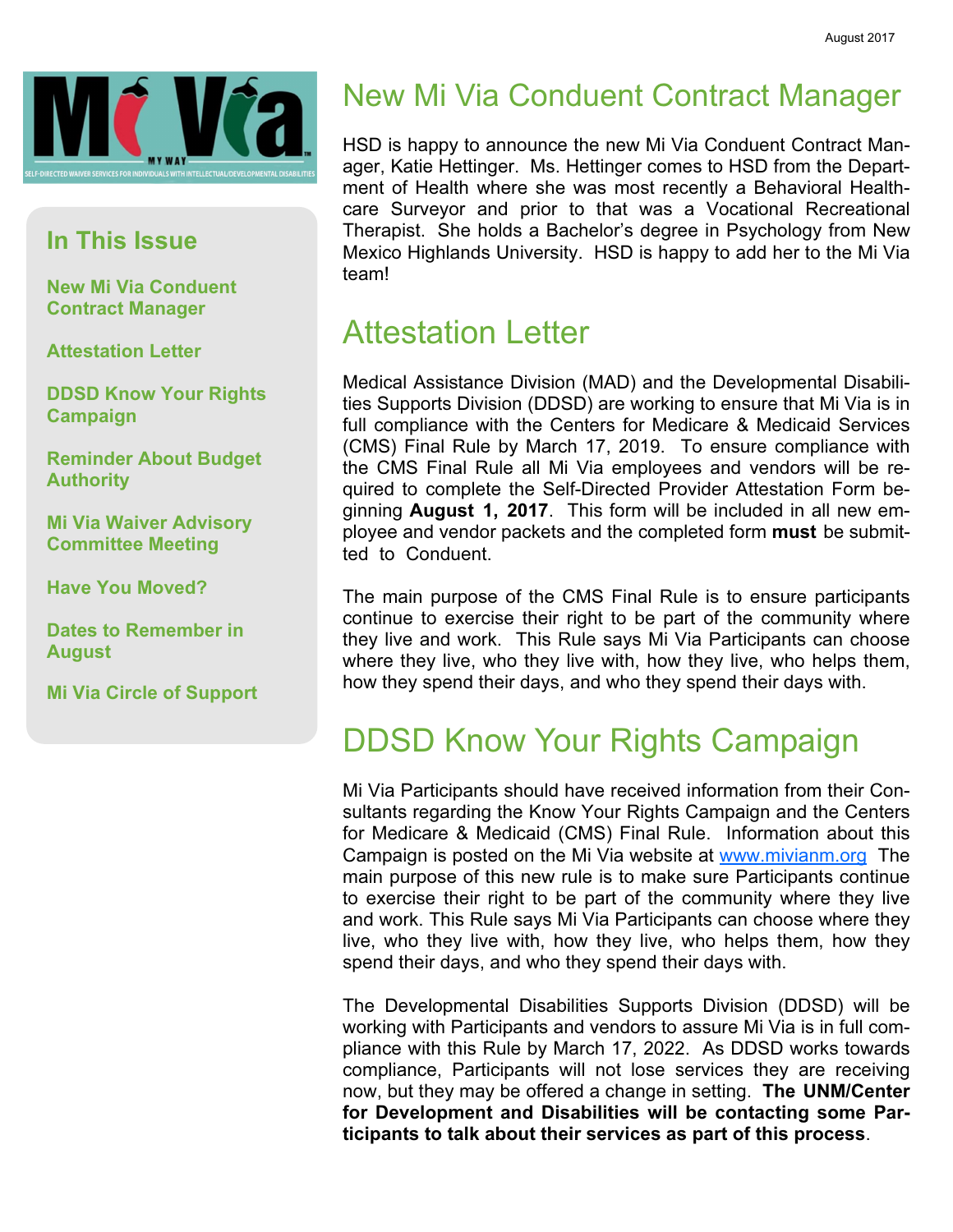#### Mi Via

Contact Information:

Phone: 1-866-916-0310 8:00 am to 5:00 pm Mon. - Fri.

Toll-free Fax: 1-866-302-6787

E-mail: mi.via@conduent.com

#### Web: http://www.MiViaNM.org

Physical Address: 1720-A Randolph Rd SE Albuquerque, NM 87106

If you would like to sign up for training to use FOCoSonline to review/approve timesheets and check your budget, call Mi Via at 1-866-916-0310

#### Note:

The Mi Via Advisory Committee works with the State to share information and help with communication among all Mi Via Participants.

Qualis Health is the Third Party Assessor (TPA) for Mi Via. They are responsible for reviewing and approving the Service and Support Plans (SSP).

## Reminder About Budget Authority

Once your Service and Support Plan ( SSP) has been completed and you have identified the supports you would like to have through the Mi Via program, you and your consultant will work together to develop the SSP/budget request. Your consultant will assist you with the budget development and to review the program requirements. You or your Authorized Representative will determine the rate of pay and how your budget is distributed for spending, not your vendors and/or employees. You have the right to determine the amount of pay for services within the Mi Via program's limits you can find this information in the Mi Via Standards in Appendix C. http:// archive.mivianm.org/documents/MiVia-AppxC-RangeRatesCodes. pdf?update= 20161205

For more information about Budget Authority you can access this on the Mi Via website at the following link http://archive.mivianm.org/ documents/MiViaServiceStandards.pdf

#### Mi Via Waiver Advisory Committee Meeting

The next Mi Via Advisory Committee Meeting will be held on Thursday, October 26, 2017, 11am-4pm in Albuquerque, New Mexico at the Department of Health DOH/DDSD offices: 5301 Central Ave NE, Albuquerque NM 87108, 17th floor conference room. If you would like to call in for the meeting please call 1-515-739-1034 pass code 742089#.

#### Have You Moved?

The Mi Via Program issues many important mailings throughout the year including documents related to your Level of Care and Recertification. If you have moved, or need to update your physical or mailing address, you must do so with the Income Support Division (ISD). You may select one of the options below to update your address. Effective immediately Conduent will no longer accept address updates.

- 1. YESNM Portal: https://www.yes.state.nm.us
	- If you have a username and password for YesNM simply sign into your account.
	- If you have not yet set up an account you may create a username and password by selecting "Create an Account".
		- ◊ Once you have logged in select "Check my Benefits" to update your address information
- 2. Go in person to your local ISD office
- 3. Fax the following information to CASA at 855-804-8960
	- Case Number
	- Participant/Medicaid Recipient's Full Complete Name
	- **New Address**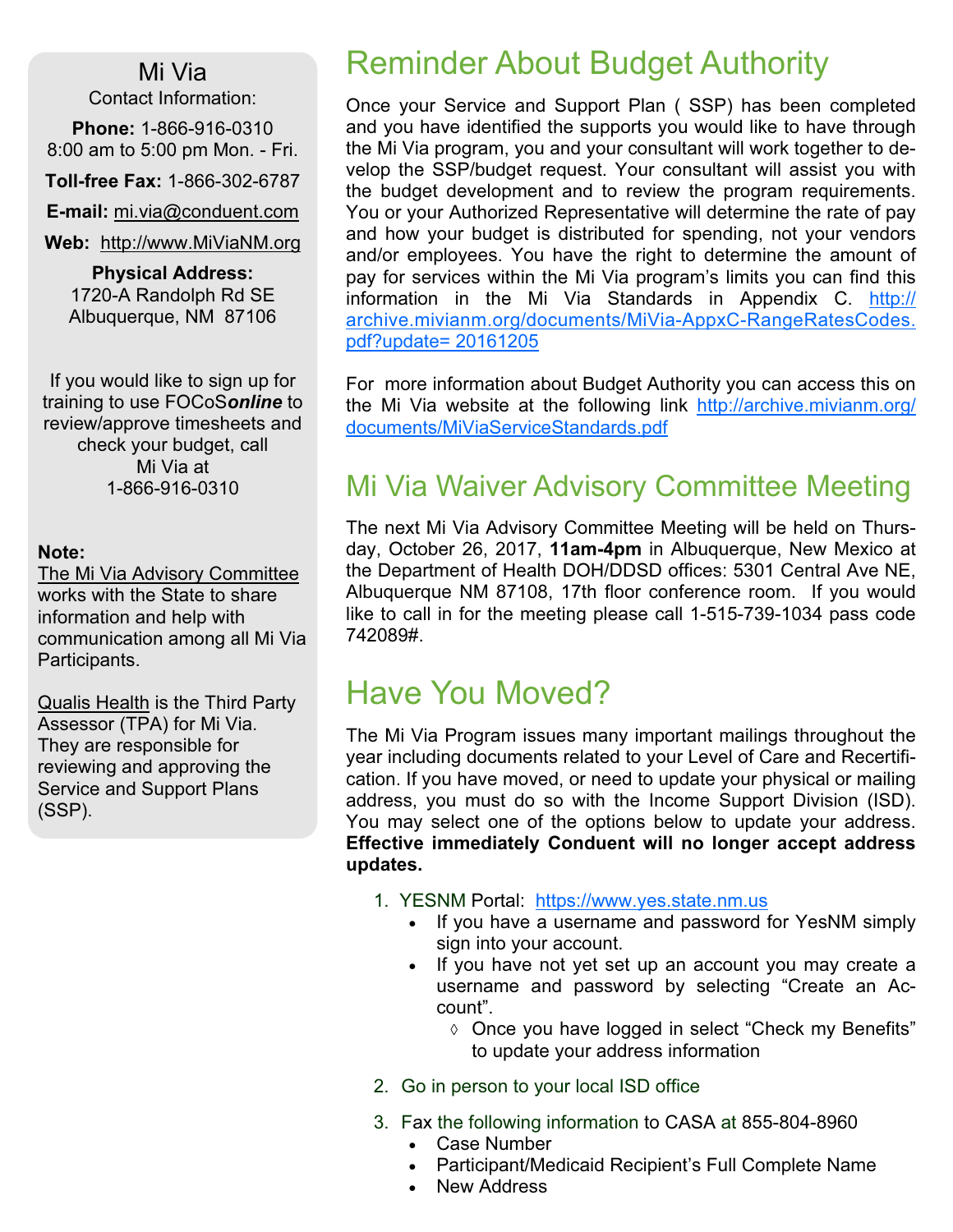## Dates to Remember in August

# August 2017

| Sun     | Mon            | Tue          | Wed            | Thu          | Fri                                                                                                                  | Sat                                                                                                                         |
|---------|----------------|--------------|----------------|--------------|----------------------------------------------------------------------------------------------------------------------|-----------------------------------------------------------------------------------------------------------------------------|
| July 30 | July 31        | $\mathbf{1}$ | $\overline{2}$ | $\mathbf{3}$ | $\overline{4}$<br>Paychecks and<br><b>Vendor Checks</b><br><b>Received or</b><br>Deposited; end of<br>the pay period | 5<br>Deadline to<br>submit<br>timesheets,<br>Mileage & PRFs<br>for 8/18/17 pay-<br>ment; new pay<br>period begins           |
| 6       | $\overline{7}$ | 8            | 9              | 10           | 11<br><b>Vendor Checks</b><br><b>Received or</b><br><b>Deposited</b>                                                 | 12<br>Deadline to<br>submit PRFs for<br>8/25/17 payment                                                                     |
| 13      | 14             | 15           | 16             | 17           | 18<br>Paychecks and<br><b>Vendor Checks</b><br><b>Received or</b><br>Deposited; end of<br>the pay period             | 19<br>Deadline to<br>submit<br>timesheets,<br>Mileage & PRFs<br>for 9/1/17 pay-<br>ment; new pay<br>period begins           |
| 20      | 21             | 22           | 23             | 24           | 25<br><b>Vendor Checks</b><br><b>Received or</b><br><b>Deposited</b>                                                 | 26<br>Deadline to<br>submit PRFs for<br>9/8/17 payment                                                                      |
| 27      | 28             | 29           | 30             | 31           | September 1<br>Paychecks and<br><b>Vendor Checks</b><br><b>Received or</b><br>Deposited; end of<br>the pay period    | September 2<br>Deadline to<br>submit<br>timesheets,<br>Mileage & PRFs<br>for 9/15/17 pay-<br>ment; new pay<br>period begins |